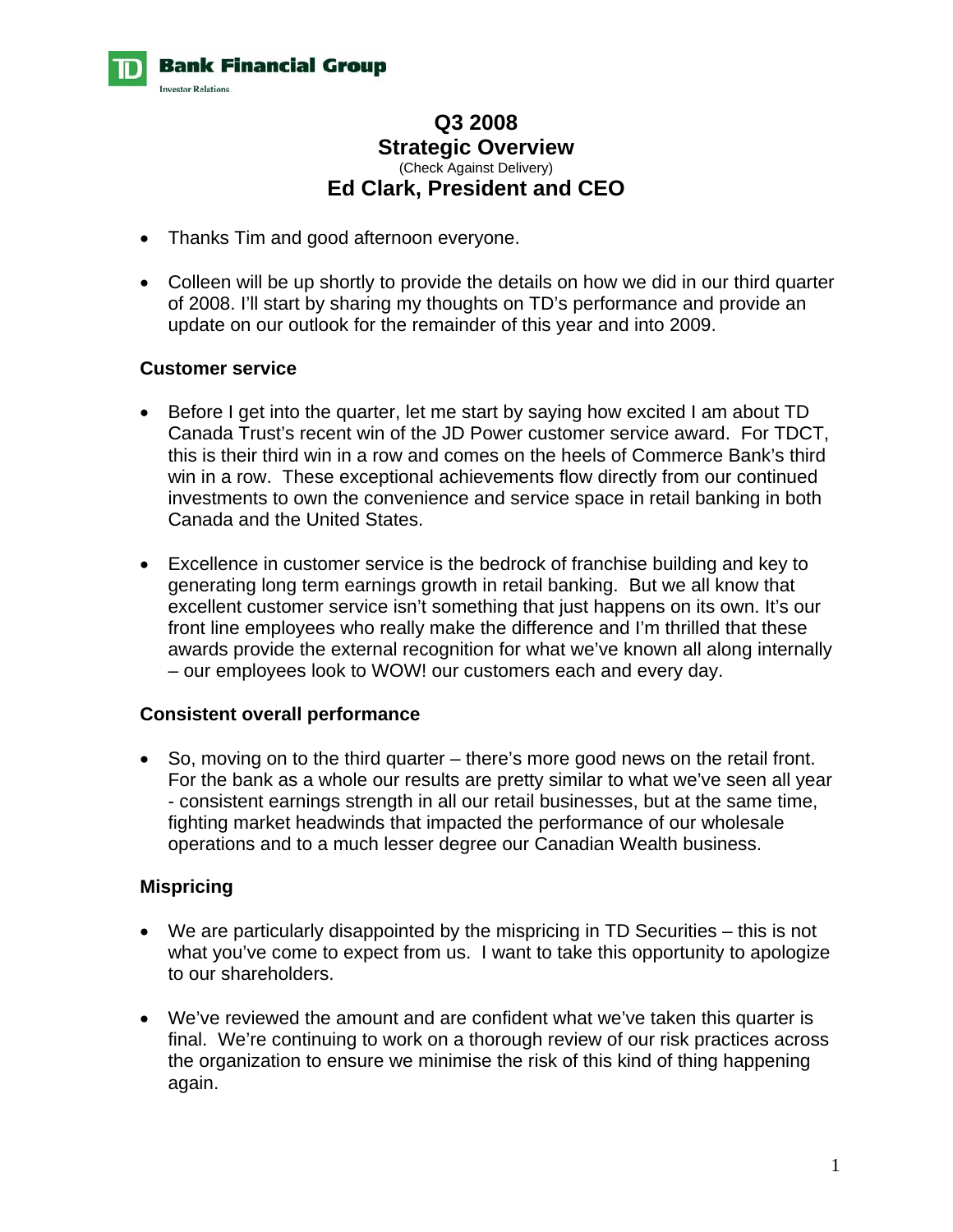

**Investor Relations.** 

• In terms of the impact, obviously this \$96 million pre tax -- 8 cents a share after tax -- hit TD Securities hard. Wholesale earnings without the impact would have come in slightly better than last quarter - not a bad run rate particularly given the weaknesses in securities gains in the context of the market - but still representative of the continuing challenges facing wholesale banks.

# **Market issues**

- When you look at those wholesale banks and the financial industry in general, it's clear it's taking a fair amount of time to work through issues arising from the U.S. housing crisis. At the same time, we've seen significant volatility in the equity markets which reflects the market's struggle to determine the depth and duration of the crisis. The core issue is the extent to which the housing crisis and resulting financial crisis will morph into a deeper general economic crisis.
- So, when will we see a turn? At the end of the day, my view is that there is one key issue - the U.S. housing market. When delinquencies stop rising and U.S. housing prices stop falling, we'll know we've finally hit a bottom. We think we'll be able to get a better idea of when that bottom will come some time during the first half of 2009.

#### **Good news – retail strength**

- Despite these market issues, what remains remarkable is that we continue to deliver very strong results in our retail businesses - \$1.1 billion overall - which was more than 90% of our earnings this quarter.
- We started out this year saying we were trying to get close to \$4 billion in retail earnings in 2008. At this point, we have a good chance to exceed \$4 billion with our Q3 annualized run rate for retail earnings at almost \$4.5 billion.
- In Canada, TD Canada Trust achieved record volume growth, strong share growth in deposits, record customer satisfaction scores, and a record efficiency ratio of just under 50%. These results were delivered while we continued to invest in the business, opening 11 new branches and supporting our longerhours strategy.
- We've continued to deliver solid results in Wealth Management despite market weakness largely because of a payoff from past investments. We're going to keep investing in this business to continue our growth in the future.
- What do we see looking ahead? We're still worried that a slowing worldwide economy will hurt Canada. However we're not yet seeing evidence of a slowdown in our business volumes and our credit numbers remain stable.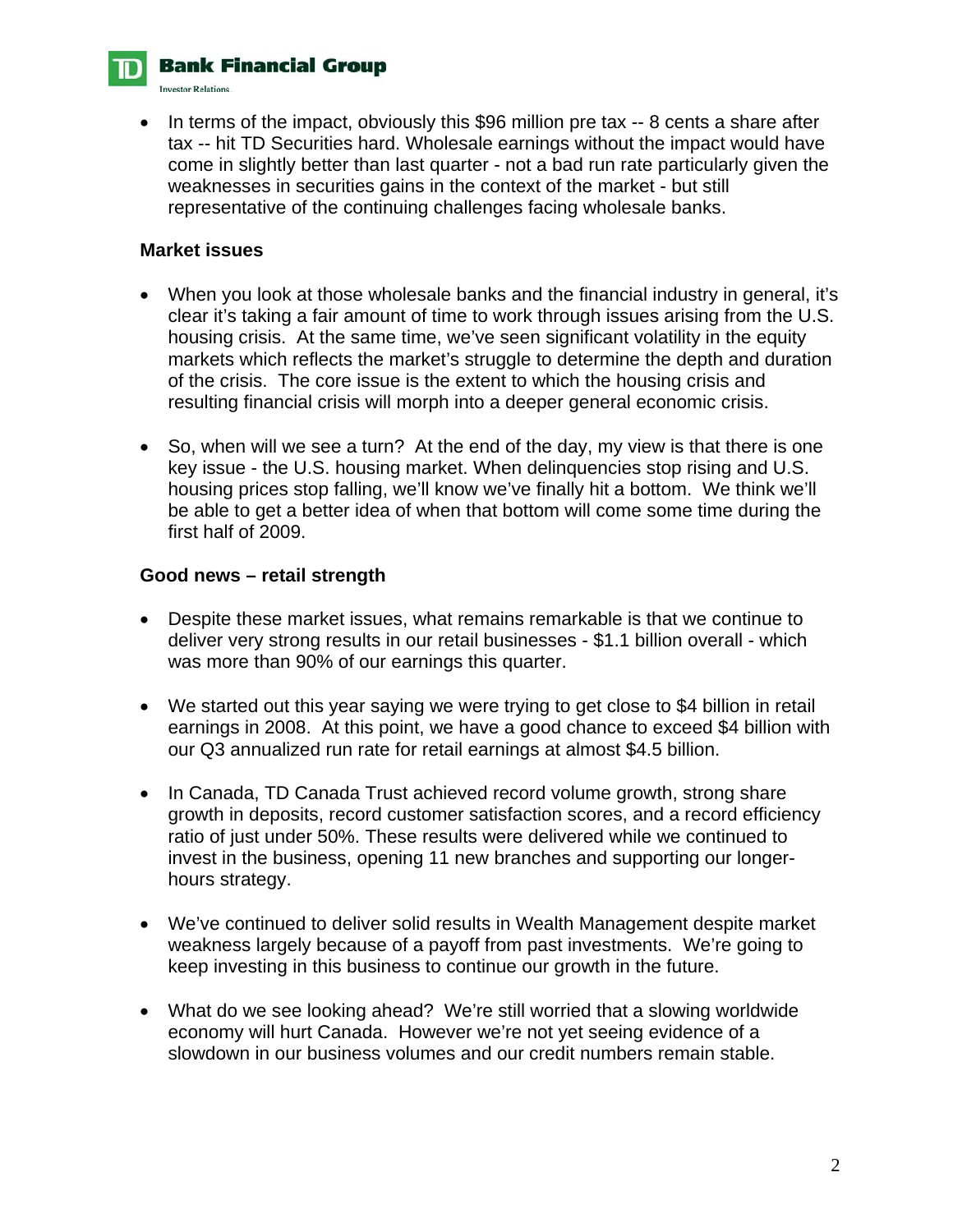

#### **Particularly pleased with U.S. results**

- More good news came from U.S. Personal and Commercial Banking which now includes the earnings contribution of Commerce.
- Our estimate for U.S. P&C, as we reiterated back in June at our Investor Day, was to earn \$250 million in Q3. So we're obviously quite happy with the progress in this business having earned \$273 million, a significant over performance.
- Our main business challenge, reflecting the funding challenges of our competitors, is the deposit environment in the United States where some major banks are paying above wholesale cost of funds. It will continue to be a tough balancing act managing the trade off between deposit growth and margin compression. We are determined to defend our customer base even at the cost of margin compression. However somewhat offsetting this trend, we see strong growth for commercial loans and widening loan spreads. We also see continued solid asset quality overall. Provisions for credit losses came in at \$76 million, exceeding net charge-offs and building reserves at an appropriate pace reflecting our conservative approach.
- I know the market continues to struggle with the fact that we're not taking big writedowns on our investment portfolio or recording big loan losses in the U.S.
- On the investment portfolio purchased from Commerce, remember that we wrote it down to market value on March 31, 2008. We're comfortable with that portfolio and continue to believe the intrinsic value is greater than the fair value.
- I know some investors have expressed interest in our exposure to Fannie Mae and Freddie Mac in the United States. We have no common or preferred equity, subordinated debt or unsecured debt exposure. We do have some exposure in our investment portfolio to MBS securities consisting of prime, conforming mortgages guaranteed by these entities. Depending on how developments unfold, we could see taking on a reasonable amount of unsecured exposure in the future, provided that risk issues surrounding these institutions are resolved.
- On our loan portfolio, we continue to perform very well on almost any metric compared to our U.S. competitors. Indeed we are a clear outperformer. There are 3 key factors that set us apart: where we lent, what we lent and how we lent.
- So where did we lend? In our market, the U.S. Northeast one of the areas of the U.S. that has had a much better housing experience than the rest of the country over the past year.
- What did we lend? Conservative loan products built on conservative lending standards at both TD Banknorth and Commerce. In our home equity book, for example, about 1/3rd of it's in a 1st lien position.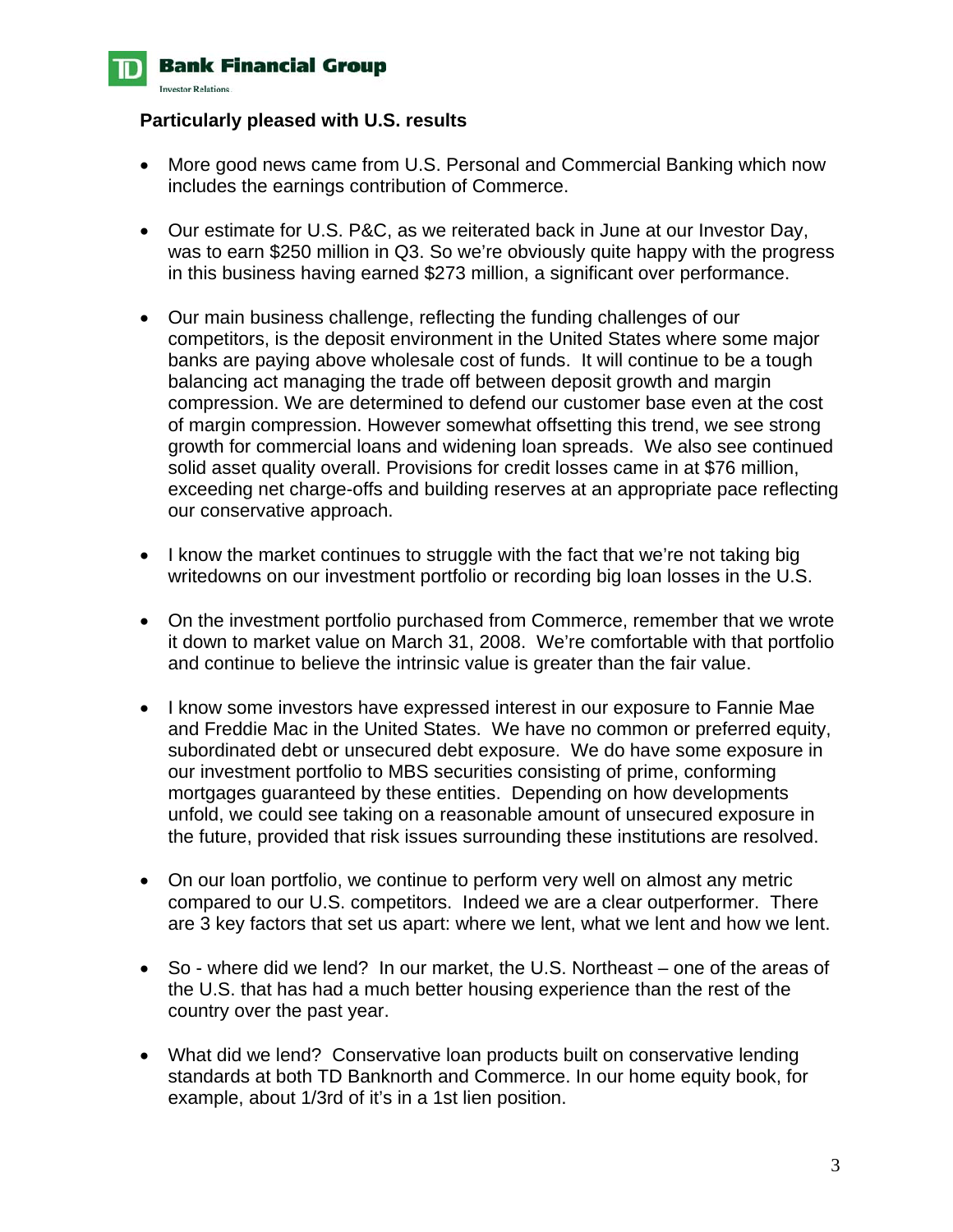# **Bank Financial Group**

**Investor Relations**.

- How did we lend? Using our own people and distribution system, not third party commissioned sales people. We didn't buy loans from outside of our footprint.
- That's our triple play. When you consider these factors it's not surprising why we're confident we'll continue to be a positive outlier on asset quality. We cannot outrun the U.S. environment but we can do better. We see no reason why we won't earn at least \$1.2 billion in U.S. P&C in 2009.
- Another piece of good news from the U.S. is that we were once again rewarded by our equity investment in TD Ameritrade, which generated net income of \$74 million for the quarter – a 25% increase from \$59 million in the third quarter of last year.

# **Overall**

- Let's step back and look at the full picture. We feel our fundamental strategic positioning has worked out well.
- We told the market we could grow earnings without going out the risk curve.
- In our retail businesses we've seen minimal increases in non performing loans. TD Securities has averaged a 14% ROIC since the financial crisis began – including the mispricing incident – and has avoided big writedowns.
- We also said we'd shift our earnings mix to an emphasis on retail earnings anchored by the premiere Canadian banking franchise and a U.S. growth platform. And we said we would build a Top 3 dealer in Canada built on a franchise business of servicing our clients.
- So what's happened? Despite all the headwinds, TD Securities has in fact delivered a notable performance relative to many other dealers around the world. Our retail earnings have grown from \$1.5 billion in 2003 and as I mentioned earlier, we're expecting about \$4 billion in 2008. That's a 5 year compound annual growth rate of over 23%.
- Our 5 year growth rate of retail earnings per share is about 19%, a positive shareholder experience.
- Looking forward, we're going to stick to our strategy. We're continuing to do what we set out to do. We're building a lower risk, retail focused, leading North American bank. We've got a great base for 2009 if you look to our Q3 annualized run rate for retail earnings at almost \$4.5 billion – and we'll grow from there.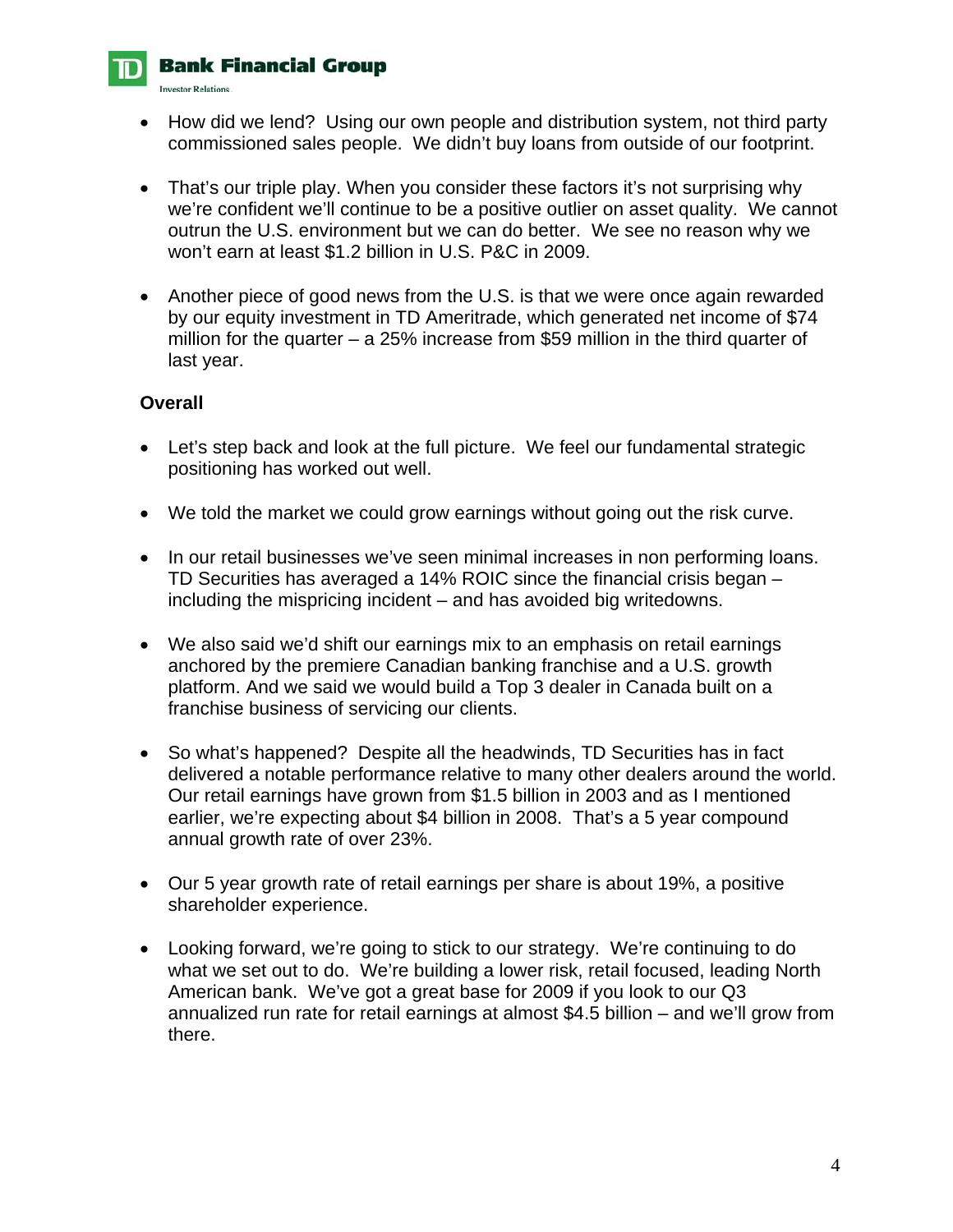

# **Dividend & outlook**

- Our commitment to growth is reflected in the increase to our dividend. We've said all along that our dividend will grow in line with our earnings over the medium term. The increase this quarter demonstrates the Board's confidence in the strength and stability of our earnings as we head into 2009.
- Even with the strength of our retail businesses, we won't get to last year's level of earnings per share given the weakness in Wholesale. That said, we still believe we'll follow up in 2009 with growth in line with our medium term EPS target of 7 to 10%.
- So while we believe that the effect of the economic slowdown in the U.S. on Canada will reduce retail growth rates, we're confident our franchise strength will continue to position us as a positive outlier in both Canada and the United States. And we're optimistic and excited as we move closer to our goal of building the first truly North-American bank.
- On that note, I'll turn things over to Colleen.

# **Overall Call Closing**

- Let me wrap up with the 4 key messages I hope you'll take away from today's meeting.
- One On track to exceed \$4bn in retail earnings this year with excellent jump off base for growth in 2009.
- Two Wholesale earnings are weaker given market circumstances but we're making great progress in growing our franchise and view 2008 as a transition year to a lower, more stable run rate.
- Three Raised dividend by 2 cents confidence in the future earnings growth.
- Four We remain focused on executing our strategy particularly on successfully implementing the integration of Commerce and Banknorth which is right on track.

Thanks for your time.